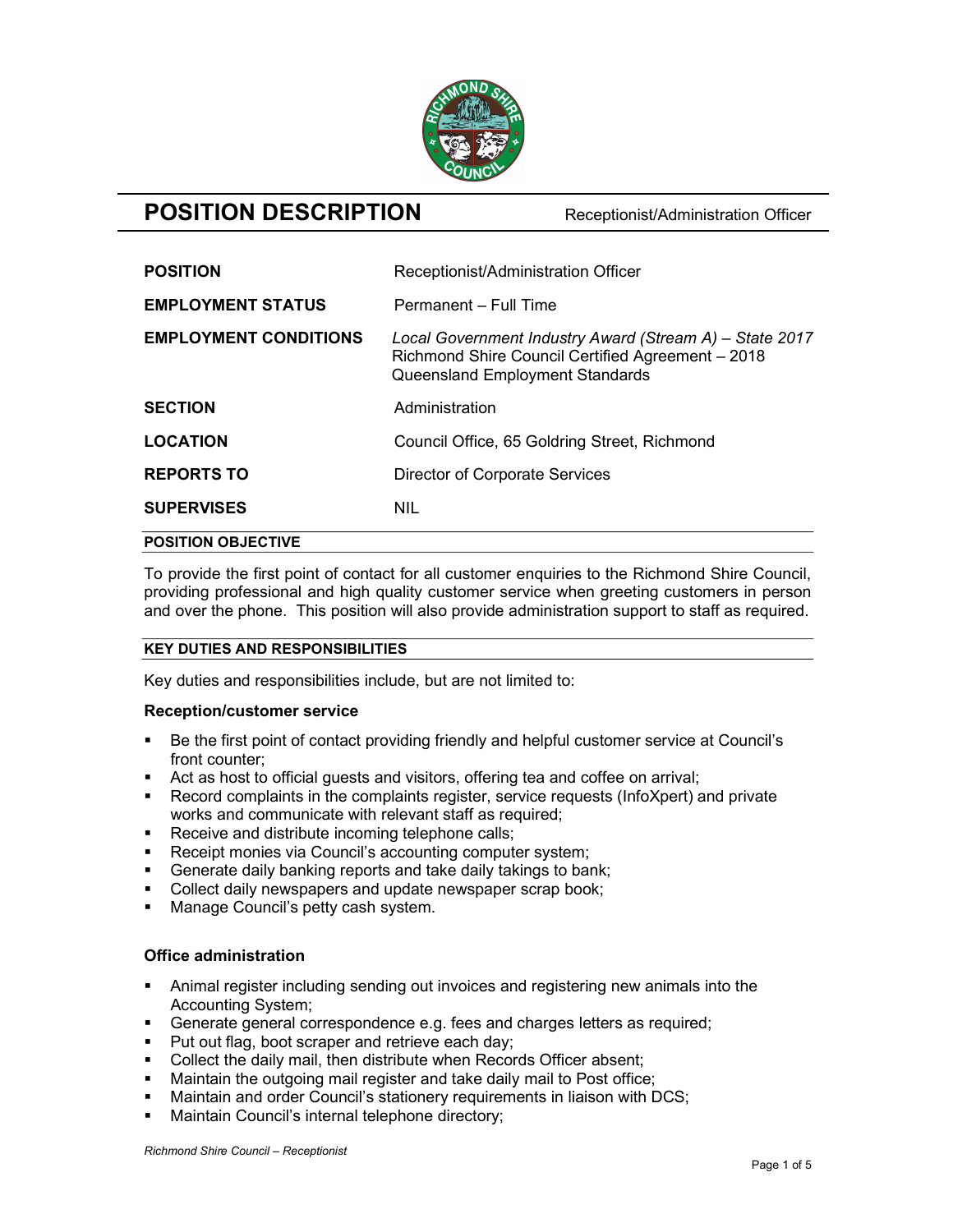- **Maintain photocopy supplies and refill as required;**
- Maintain Council's tea and coffee supplies;
- **Generate purchase orders for goods and services;**
- **Prepare meeting rooms as required and clean up after meetings;**
- **Arrange catering for Council meetings;**
- **Arrange for notice of meetings to be distributed;**
- **Prepare public notices as required and put on public notice boards around towns;**
- **Ensure notice boards are up to date and internal staff whiteboard:**
- Photocopy, collage and distribute monthly community newsletters, and householders as required;
- Keep office tidy and wash dishes at end of day;
- Receive bookings for venue and bus hire and communicate with relevant staff;
- Check condition on hire equipment when returned and report any damage;
- **Assist other staff as required;**
- Other duties as directed

## **Debtors**

- **Accounts Receivable:**
- Create sundry debtor accounts ensuring correct category and name and address details;
- Ensure accurate entry of details into name and address register as required;
- Prepare invoices for sundry private works including agistment (quarterly) and tailing fees (weekly & other) as required;
- Process refunds/credit notes with express approval of the Chief Executive Officer or Director of Corporate Services, as required;
- **Ensure information for recurrent or standing debtors is set up correctly for invoices to print** when due;
- **Enter data into accounts receivable system and print invoices;**
- Ensure accounts are rendered to debtors according to policies and procedures;
- Run and print monthly statements and check before mailing;
- Run trial balance by category;
- Run end of period rollover;
- Ensure that accounts receivable ledger is reconciled with accounts receivable general ledger job numbers. Variations between accounts receivable and general ledger are investigated and corrective entries made to enable reconciliation;
- **Forward monthly reconciliation to Director of Corporate Services;**
- Receive and cost private works requests orders and communicate with relevant staff;
- Assist with enquiries for Council and private works and book in service requests;

## Debt Recovery

- Check overdue accounts receivable accounts monthly and if necessary forward a recovery notice in accordance with Council's Debt Recovery Policy;
- **ISSUE missed notices for unpaid debts in accordance with Council's Debt Recovery Policy**
- Respond to enquiries from debtors in relation to overdue accounts both in person, on the telephone and in writing;
- Negotiate and approve repayment arrangements with debtors in accordance with Council's Debt Recovery Policy;
- **Enter arrangements into the debt recovery module to record arrangements made with** debtors;
- Maintain the appropriate status codes and action codes as arrangements are made;
- Check arrangement debtors each month to ensure they are keeping their arrangement;
- Remove arrangement debtors from their arrangement in the event of default;
- Maintain the appropriate status codes and action codes as arrangements are dishonoured;
- **Print listing of all accounts that require further action, check and arrange for recovery** action;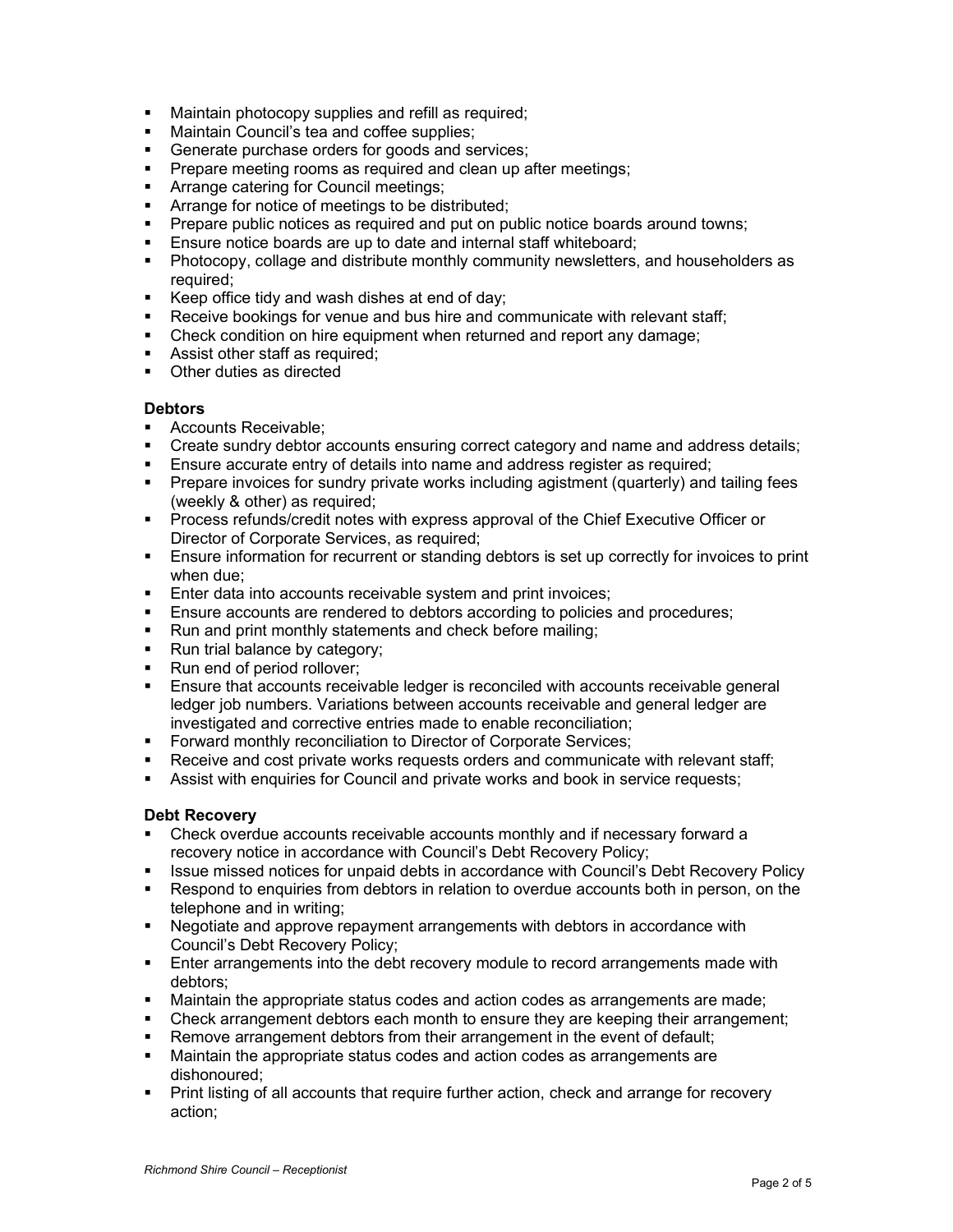Communicate information regarding bad debtors to Managers & Supervisors of council.

## KEY SELECTION CRITERIA

- **Current Class C drivers licence.**
- Intermediate Microsoft Word, Excel and Publisher skills are required.
- Ability to operate a photocopier, facsimile and other general administration equipment.
- Well-spoken and ability to deliver professional, friendly and helpful customer service.

#### Desirable

**Previous Local Government experience.** 

## OTHER REQUIREMENTS

**May be required to work after-hours on occasion to meet deadlines.** 

#### PERFORMANCE STANDARDS

- All assigned tasks are completed professionally and within specified timeframes.
- Effective liaison with employees, Supervisors, key internal personnel, and representatives of other organisations (e.g. government agencies, training organisations), with a friendly, professional attitude displayed and effective follow-up on enquiries and tasks.
- High level of participation, commitment to and concern for both the immediate team and corporate team.
- High level of commitment to continual improvement of Council's policies and processes, and improvement of all aspects of personal work performance.
- **Effective, efficient and economical management of public resources.**
- Council's Policies and Procedures and relevant legislation are adhered to.
- **Other targets as outlined in the Performance Review are achieved.**

### DELEGATED AUTHORITY

- Authority in accordance with Council's corporate structure, delegations and statutory powers.
- Authorise expenditure in accordance with financial delegations and Council's Procurement Manual.

## WORKPLACE HEALTH AND SAFETY

All workers have a duty to familiarise themselves with and comply with statutory and Richmond Shire Council Workplace Health and Safety (WHS) requirements, including the WHS Management System, and WHS policies, procedures and work instructions.

In fulfilling this duty, workers are to:

- Take reasonable care for their own health and safety.
- **Take reasonable care that their acts or omissions do not adversely affect the health and** safety of other persons.
- Cooperate with all reasonable instructions, policies and procedures of Council, and follow safe work practices.
- **If all identify hazards, conduct risk assessments, and take corrective actions to eliminate** hazards where possible in the workplace, and/or report hazards and risks promptly to their Supervisor.
- Establish and maintain a high standard of housekeeping and cleanliness within individual work areas and on Council property generally.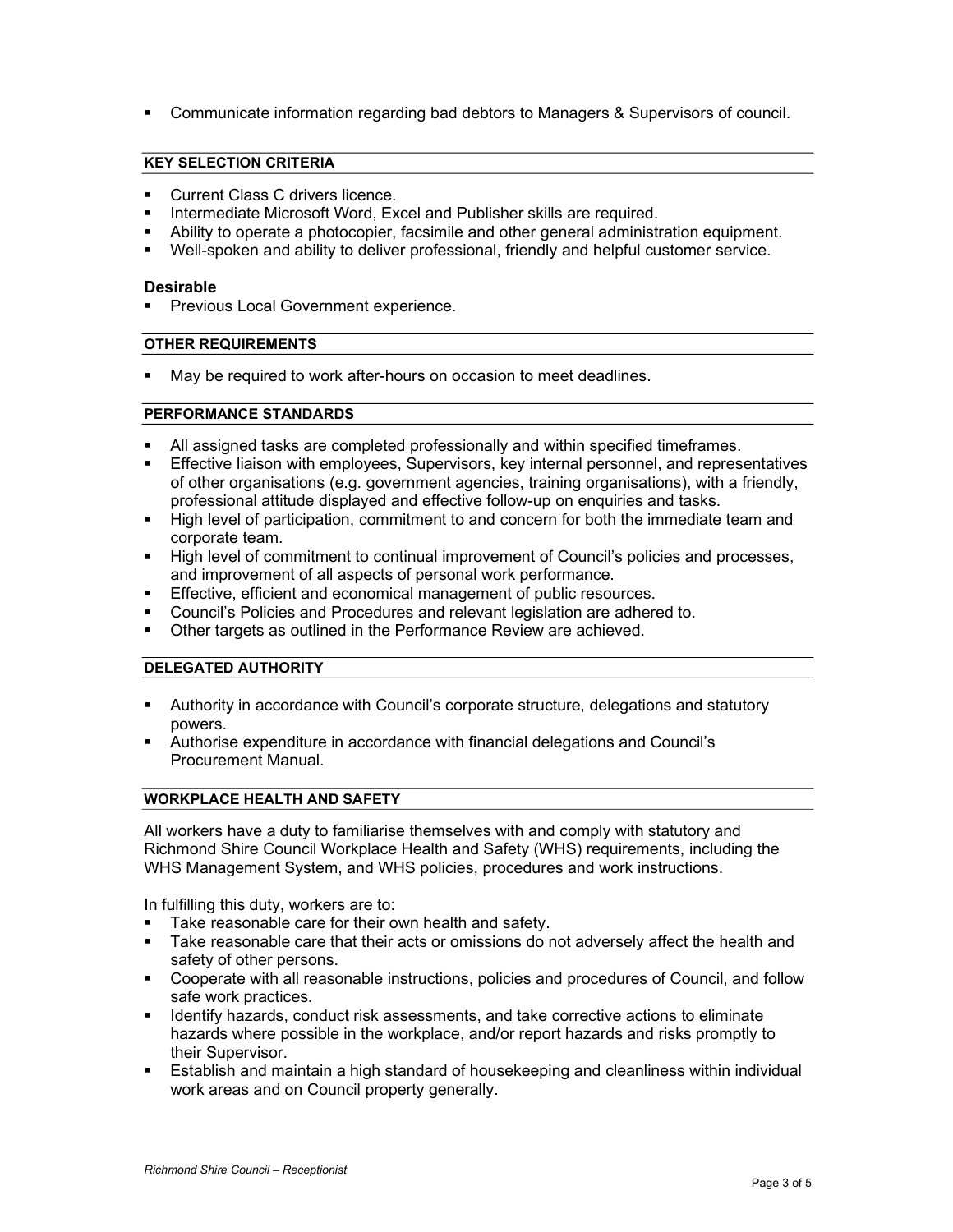- Report promptly to their Supervisor and assist with the investigation of all incidents within the workplace, including minor injuries, near-miss incidents and property damage.
- Report any incidents of bullying and/or harassment in the workplace promptly to their Supervisor or higher management.
- Attend Toolbox talks, daily pre-start meetings and workplace health and safety training as required.
- **Correctly use and maintain tools, equipment and vehicles/plant.**
- Report any worn out or defective tools or equipment or problems regarding tools and equipment promptly to their Supervisor .
- Correctly use and maintain all personal protective clothing and equipment supplied by Council.
- Report any worn out or defective equipment or problems regarding Personal Protective Equipment promptly to their Supervisor.
- Operate equipment and machinery with guards and safety controls operating and in place at all times.
- **EXECT** PREPORT PROPTIVE TO THE INTEGRAL THE SUPERVISOR IF the employee does not have appropriate ticketing, licensing or training to undertake any designated task.
- Report all problems with plant and equipment promptly to their Supervisor.
- Report all problems with manual tasks, including signs of discomfort, promptly to their Supervisor.
- Be familiar with the location of first aid kits, fire safety equipment, evacuation procedures, assembly points and key WHS personnel (e.g. Health and Safety Representatives, Fire Wardens, First Aid Officers).
- **Participate in workplace health and safety activities such as inspections, investigations,** evacuation drills, meetings and risk assessments as required from time to time.
- Report promptly to their Supervisor any physical or psychological conditions that may affect their ability to safely perform their duties.
- Assist in the return to work process for themselves or any work colleagues following injury.
- **Do not misuse or interfere with anything which is provided in the interests of workplace** health and safety.
- Participate in workplace health and safety consultation meetings to discuss workplace safety in the department, in accordance with the Consultation, Cooperation and Coordination Code of Practice 2011.

## INTELLECTUAL PROPERTY

Any literary work, computer program, invention, design, patent, copyright, trademark, photograph, diagrams, image, improvement or idea discovered, developed or produced by the employee in the course of employment is the sole property of Council and Council shall unless otherwise agreed have the exclusive right to use, adapt, patent and otherwise register it.

The employee following discovery, development or production of any literary work, computer program, invention, design, patent, copyright, trademark, photography, diagram, image, improvement or idea, shall immediately report it to Council to enable Council to ascertain whether it was discovered, developed or produced wholly outside and wholly unconnected with the course of employment.

The employee hereby assigns to Council by way of future assignment all copyright, design, design right and other property rights (if any) in respect to any literary work, computer program, invention, design, patent, copyright, trademark, photograph, diagram, image, improvement or idea developed by the employee in the course of employment.

The employee agrees that he/she will at the request and expense of Council complete all necessary deeds and documents and take all action necessary to vest any literary work,